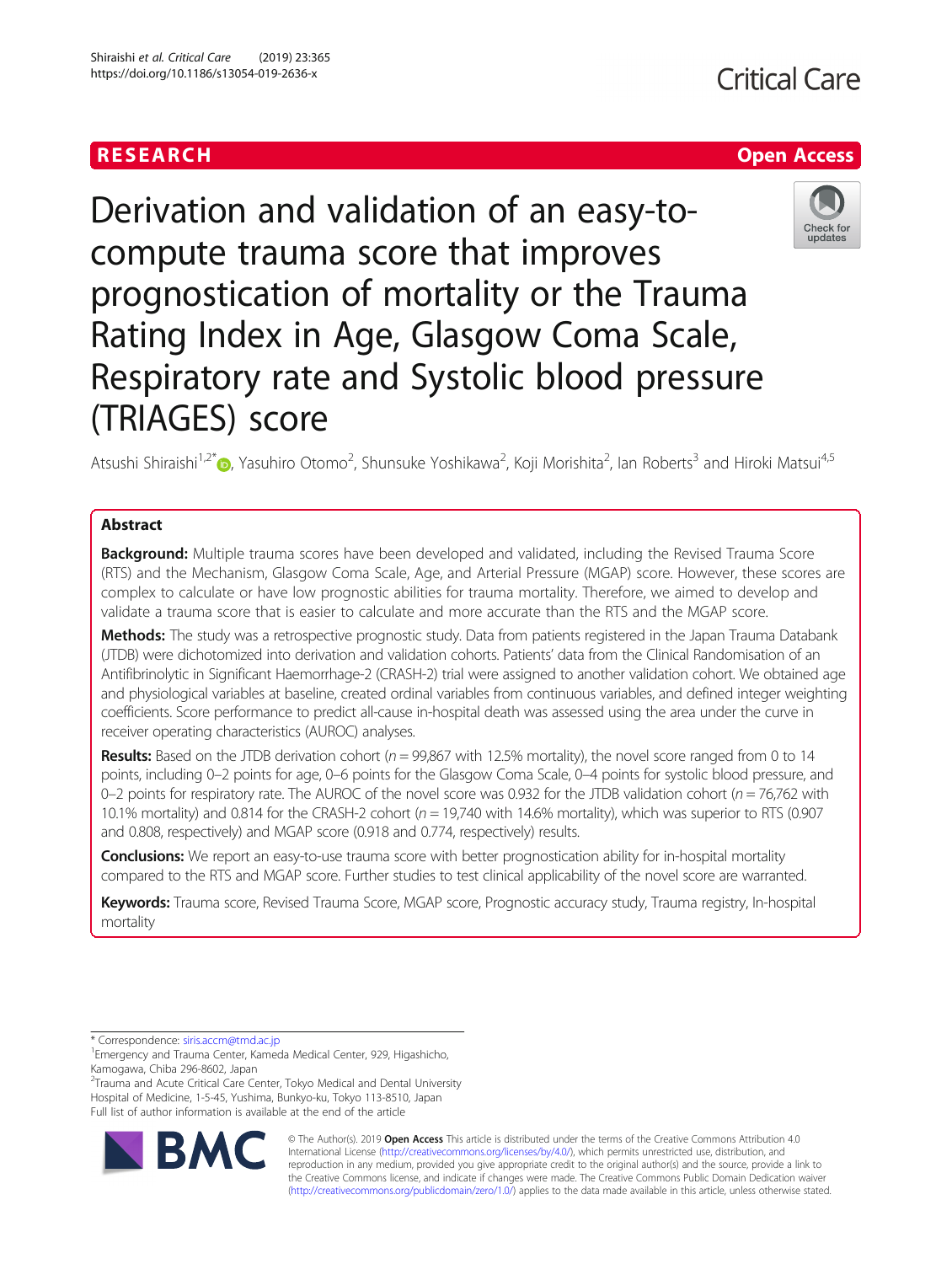## Background

A prognostic score aims to provide standardized severity metrics for a specific medical condition and to stratify patients into groups according to the probability of the prognosis [[1](#page-7-0)]. A trauma score could be useful in improving the quality of care and in assisting with prognostication in the patient group [\[2\]](#page-7-0). In this context, stratification by a trauma score classifies patients into low, moderate, or high risk for outcome [\[3\]](#page-7-0) and can be applicable as a triage tool in disasters, mass casualty incidents, or military settings [[4](#page-7-0)].

Over time, multiple trauma scores have been developed. These include trauma scores based on the patient's information obtained in the early trauma care, anatomical trauma scores based on the distribution and severity of the injury, and combined trauma scores based on early, anatomical, and laboratory information [[2\]](#page-7-0). Trauma scores in the early trauma care typically include several predictors, such as age, mechanism of injury, and physiological status; such scores include the Revised Trauma Score (RTS) [\[5,](#page-7-0) [6](#page-7-0)] and the Mechanism, Glasgow Coma Scale (GCS), Age, and Arterial Pressure (MGAP) score [\[7](#page-7-0)]. To calculate the RTS, GCS, systolic blood pressure, and respiratory rate are assigned one of five categories from 0 to 4 points; this score is multiplied by the weighting coefficients of 0.9368 for GCS, 0.7326 for systolic blood pressure, and 0.2908 for respiratory rate. The total of these three items is then calculated [[6\]](#page-7-0). Although using RTS in early trauma care provides an acceptable prediction of trauma mortality  $[6, 8, 9]$  $[6, 8, 9]$  $[6, 8, 9]$  $[6, 8, 9]$  $[6, 8, 9]$ , its computation is complex, and its weighting coefficients are reportedly out of date [\[10](#page-7-0)–[12](#page-7-0)]. Therefore, the MGAP score was developed as the simple sum of the categorized values without using the weighting coefficients [[7](#page-7-0)]. Although the MGAP score is easy to compute, its prognostic ability for trauma mortality is not superior to that of the RTS [\[9](#page-7-0)].

This study aimed to develop and validate a novel, easy-to-calculate trauma score with improved prognostication ability for trauma mortality compared with the RTS and MGAP scores.

## Methods

## Study design and setting

This retrospective prognostic study aimed to develop and validate a prognostic model for in-hospital mortality in adult trauma patients. Reporting of this study adhered to the Transparent Reporting of a Multivariable Prediction Model for Individual Prognosis or Diagnosis (TRIPOD) guideline [\[13\]](#page-7-0) and was approved by the medical ethics committee of the Tokyo Medical and Dental University (reference number 2192).

Data was obtained from patients' all-available data of the nationwide trauma registry in Japan (the Japan Trauma Databank [JTDB]) from the year 2004 to 2015 and that of the Clinical Randomisation of an Antifibrinolytic in Significant Haemorrhage-2 (CRASH-2) trial from the year 2005 to 2010  $[14–16]$  $[14–16]$  $[14–16]$  $[14–16]$ . The JTDB was established in 2004 and involved 256 hospitals in Japan by 2015 [\[14,](#page-7-0) [17](#page-7-0)]. Participating hospitals in the JTDB voluntarily register trauma patients with an Injury Severity Score (ISS)  $\geq$  9 and burn patients and include information on demographics, the situation and mechanism of injury, the physiological status before and after arrival at the emergency room (ER), procedures before and after arrival at the ER, surgeries in the ER and/or operation theater, the Abbreviated Injury Scale (AIS) value, ISS, death, and length of hospitalization [[14](#page-7-0), [17\]](#page-7-0).

CRASH-2 was a randomized controlled trial aimed at assessing the effects of tranexamic acid in bleeding trauma patients in 40 countries, mainly developing countries [[15](#page-7-0), [16](#page-7-0)]. CRASH-2 also collected the following data from trauma patients: demographics, physiological status after arrival at the ER, death during hospitalization, and length of hospitalization [\[15,](#page-7-0) [16](#page-7-0)].

#### Selection of participants

The present study included patients with documented blunt or penetrating trauma, but without a burn. The study exclusion criterion was defined as the exclusion of patients aged < 16 years or unreported. This exclusion criterion was determined based on the available information before the outlier removal and multiple imputation and applied to the multiply imputed datasets after the outlier removal and multiple imputation.

#### Measurements

We randomly dichotomized the JTDB cases into derivation and validation cohorts according to a unique identification number provided to each participating institute. Patients from institutes with an even unique identification number were allocated to the JTDB derivation cohort, and the remaining patients were allocated to the JTDB validation cohort. All patients from CRASH-2 were allocated to the other validation cohort. The JTDB derivation cohort was used for score development, and the JTDB and CRASH-2 validation cohorts were used for validation of the developed scoring system.

Study predictor variables included the mechanism of injury (blunt or penetrating) as a nominal variable and age (years), respiratory rate (1/min), systolic blood pressure (mmHg), and GCS as the continuous variables. These variables were obtained at the initial contact with a trauma patient in the ER and upon entering the study according to the JTDB and CRASH-2 definition, respectively. Other variables (e.g., prehospital vital signs or the ISS) were also included and used for multiple imputation, sensitivity analyses, and/or explanatory subgroup analysis.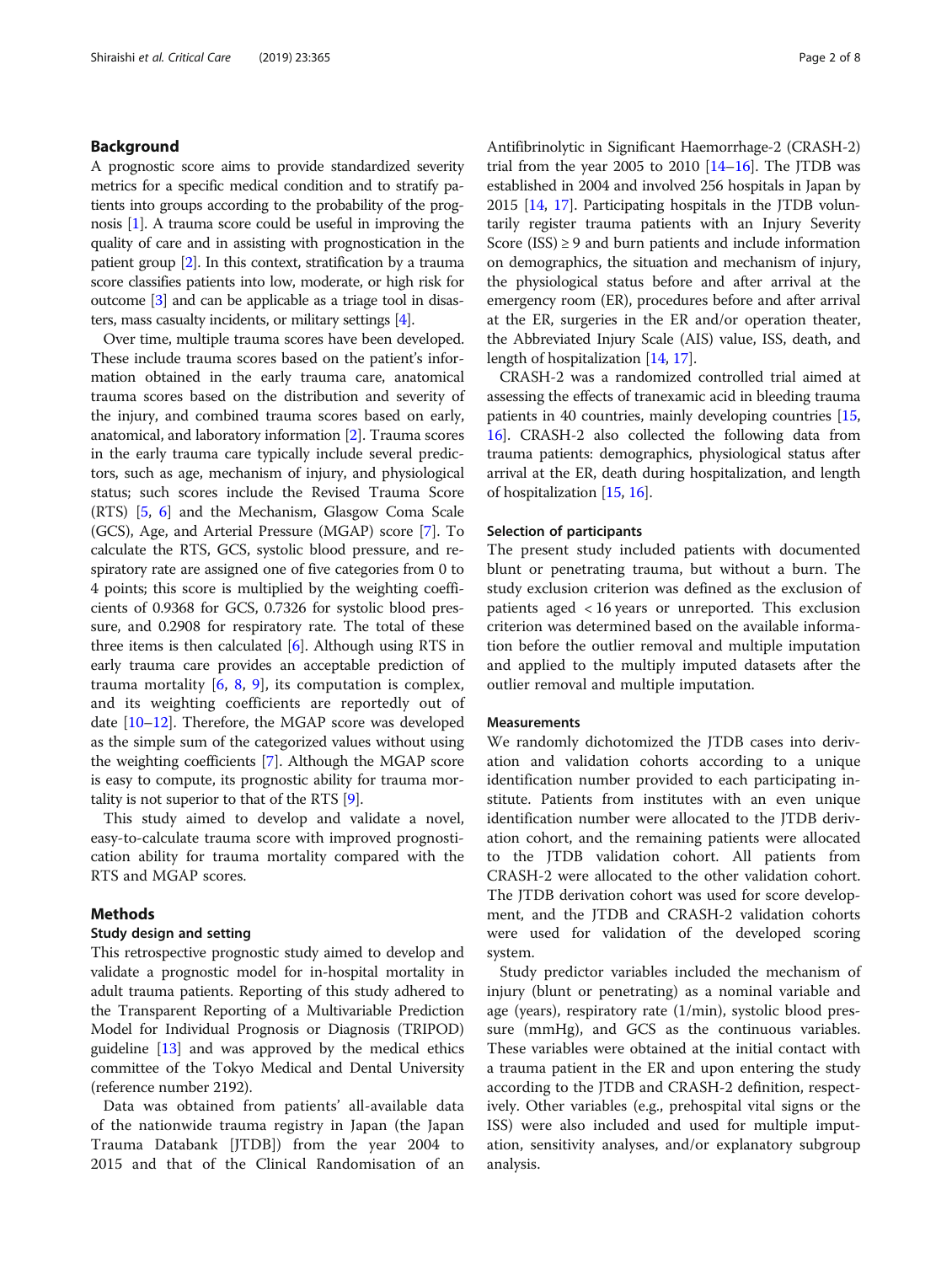<span id="page-2-0"></span>To preserve statistical power and appropriately assess the association between predictor variables and outcome while minimizing selection bias, the JTDB derivation cohort datasets underwent a 2-step data preparation before statistical analyses. The validation datasets did not undergo this process to simulate "real-world" conditions. The first step included the detection and removal of outliers from the numeric variables, using robust linear regression analyses [\[18\]](#page-7-0), followed by multiple imputation by chained equation (MICE) with 20 iterations that generated 25 datasets with imputed missing values [\[19\]](#page-7-0). The Box-Cox transformation method was used to transform the distribution of all numerical variables into normal distribution prior to imputation, and to transform them back into the original distribution after imputation. For GCS, MICE imputed 3 different elements of GCS (eye, verbal, and motor responses) as ordered variables separately. Verbal GCS subscore was recorded as if the patient was intubated. The total GCS was recalculated as the sum of the 3 different elements of GCS after imputation. An AIS code of 9 in any section was regarded as a missing value and was multiply imputed.

## **Outcomes**

We defined the study reference standard as in-hospital death from any cause.

## Analysis

A logistic regression analysis, with age and physiological status including GCS, systolic blood pressure, and respiratory rate on arrival at the ER as explanatory variables, was used to predict in-hospital mortality. Relations between several predictors and outcomes did not assure linear and monotonic function. Therefore, in addition to the ordinal logistic regression analysis, a multivariable generalized additive model was used for visual assessment of non-linear and non-monotonic functions between the predictors and study outcome [[20\]](#page-7-0). In reference to the magnitudes of the regression coefficients of the logistic regression analysis and the results of the generalized additive model, the ranges for all predictors were partitioned, assigned simple integers, and included in the prediction model, which was then developed into a novel trauma score. A detailed method for partitioning numeric data into integerized score points for the novel score is provided (Additional file [1](#page-6-0)).

The primary and secondary analyses compared the prediction of in-hospital mortality with the novel score versus RTS or MGAP score, in both the JTDB validation and the CRASH-2 cohorts. The primary analysis involved the use of receiver operating characteristic (ROC) analyses to evaluate the prognostic accuracy of the scores in terms of the area under the ROC curve (AUROC). A Hosmer-Lemeshow plot was used to assess

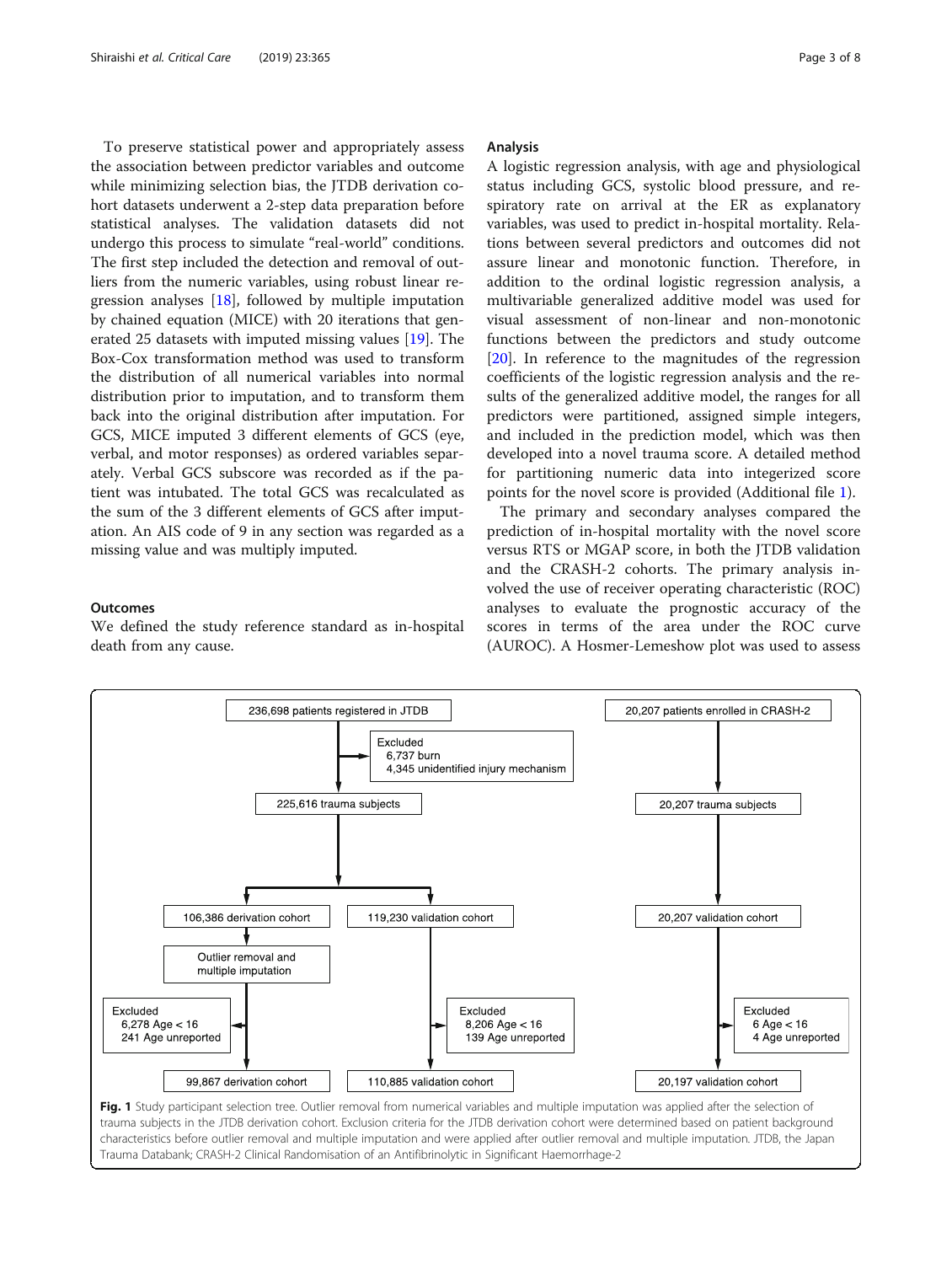the calibration of the predicted and observed in-hospital mortality, estimated on both the JTDB validation and CRASH-2 cohorts. The two best thresholds of tested scores to predict in-hospital mortality were estimated in the JTDB derivation cohort using Youden's index and a sensitivity > 0.9. These thresholds were further used to determine sensitivity, specificity, and positive and negative predictive values of the scores predicting in-hospital mortality in the ROC curves in the primary analysis of validation cohorts. The required sample size for the study's primary analysis was estimated based on the parameters obtained from the ROC analysis, comparing the novel score to RTS or MGAP score in the JTDB derivation cohort, and the given power of 0.8 and P value of 0.025, after Bonferroni modification of multiple comparisons [[21\]](#page-7-0). The secondary analyses included partial AUROC analysis with restriction for a sensitivity of  $\geq 0.9$ and a reclassification improvement analysis. Integration of the point estimation and variances across the multiply imputed datasets were based on a 20,000-time bootstrapping in the ROC, partial ROC, and reclassification improvement analyses or Rubin's rule, in all other analyses [[19\]](#page-7-0).

To test the robustness of the primary analysis, sensitivity analyses to reassess the primary analysis were performed on the validation datasets after outlier removal and multiple imputation and on validation datasets where the mechanism of trauma and physiological variables were imputed as "blunt" and normal values, respectively. To test for the applicability of scores in prehospital settings, a separate sensitivity analysis was performed using prehospital variables instead of hospital variables. Furthermore, explanatory subgroup analyses assessed the prediction for in-hospital mortality with scores in the subgroups stratified by age.

All statistical analyses were performed using "R 3.5.1" for statistical computing (R Foundation for Statistical Computing, Vienna, Austria) with several add-on packages.

## Results

#### Characteristics of patients enrolled in the study

This study selected 210,752 cases from among 225,616 trauma patients from the JTDB (JTDB derivation cohort, 107 hospitals,  $n = 99,867$ ; JTDB validation cohort, 114 hospitals,  $n = 110,885$ ; Fig. [1\)](#page-2-0). Similarly, 20,197 of 20,207 patients from the CRASH-2 were assigned to the CRASH-2 validation cohort (Fig. [1\)](#page-2-0). Patients in the JTDB derivation and validation cohorts were similar, whereas patients in the CRASH-2 cohort were younger, more frequently had a penetrating injury, and were more hemodynamically unstable, with lower systolic blood pressure and a higher heart rate at presentation than

those in the JTDB cohorts (Table 1, details provided in Additional file [2](#page-6-0): Table S1).

### Main results

## Score development

In the JTDB derivation cohort, 12,473/99,867 (12.5%) patients died in the hospital. The logistic regression generalized additive model used to predict in-hospital mortality for the JTDB derivation cohort demonstrated approximately monotonic positive and negative

| Variables                                                 | <b>JTDB</b><br>derivation<br>cohort | <b>JTDB</b><br>validation<br>cohort | CRASH-2<br>validation<br>cohort |
|-----------------------------------------------------------|-------------------------------------|-------------------------------------|---------------------------------|
| Number of subjects                                        | 99,867                              | 110,885                             | 20,197                          |
| Multiple imputation                                       | Yes                                 | No                                  | No                              |
| Sex, n (%)                                                |                                     |                                     |                                 |
| Male                                                      | 63,177 (63.3)                       | 68,132 (61.4)                       | 16,927 (83.8)                   |
| Female                                                    | 36,690 (36.7)                       | 42,727 (38.5)                       | 3269 (16.2)                     |
| Missing data                                              | 0(0.0)                              | 26(0.0)                             | 1(0.0)                          |
| Age, years [range]                                        | 61 [39, 76]                         | 63 [41, 78]                         | 30 [24, 43]                     |
| Missing data, n (%)                                       | 0(0.0)                              | 0(0.0)                              | 0(0.0)                          |
| Type of trauma, n (%)                                     |                                     |                                     |                                 |
| Blunt injury                                              | 95,943 (96.1)                       | 104,110 (93.9)                      | 11,184 (55.4)                   |
| Penetrating injury                                        | 3745 (3.7)                          | 3658 (3.3)                          | 6549 (32.4)                     |
| Blunt and penetrating<br>injury                           | 178 (0.2)                           | 158(0.1)                            | 2464 (12.2)                     |
| Missing data                                              | 1(0.0)                              | 2959 (2.7)                          | 0(0.0)                          |
| Physiological signs on arrival at an emergency department |                                     |                                     |                                 |
| Systolic blood<br>pressure, mmHq<br>[range]               | 132 [110, 155]                      | 135 [115, 156]                      | 95 [80, 110]                    |
| Missing data, n (%)                                       | 0(0.0)                              | 4014 (3.6)                          | 318 (1.6)                       |
| Heart rate, beats/<br>min [range]                         | 81 [70, 96]                         | 82 [70, 95]                         | 105 [90, 120]                   |
| Missing data, n (%)                                       | 0(0.0)                              | 5594 (5.0)                          | 137(0.7)                        |
| Respiratory rate,<br>rate/min [range]                     | 20 [16, 24]                         | 20 [16, 24]                         | 22 [20, 26]                     |
| Missing data, n (%)                                       | 0(0.0)                              | 17,539 (15.8)                       | 191 (0.9)                       |
| Glasgow Coma Scale                                        | 15 [13, 15]                         | 15 [14, 15]                         | 15 [11, 15]                     |
| Missing data, n (%)                                       | 0(0.0)                              | 9884 (8.9)                          | 23(0.1)                         |
| Traumatic brain injury,<br>n (%)                          | 30,666 (30.7)                       | 30,893 (27.9)                       | Not available                   |
| Missing data, n (%)                                       | 0(0.0)                              | 7515 (6.8)                          | Not available                   |
| Injury Severity Score                                     | 13 [9, 22]                          | 10 [9, 20]                          | Not available                   |
| Missing data, n (%)                                       | 0(0.0)                              | 8226 (7.4)                          | Not available                   |

Categorical variables are displayed as count with percentage, and continuous variables are displayed as median with 25th–75th interquartile range. Traumatic brain injury was defined as having the abbreviated injury scale of  $\geq$ 3 on the head region

Antifibrinolytic in Significant Haemorrhage-2, mmHg millimeter of mercury

JTDB Japan Trauma Databank, CRASH-2 Clinical Randomisation of an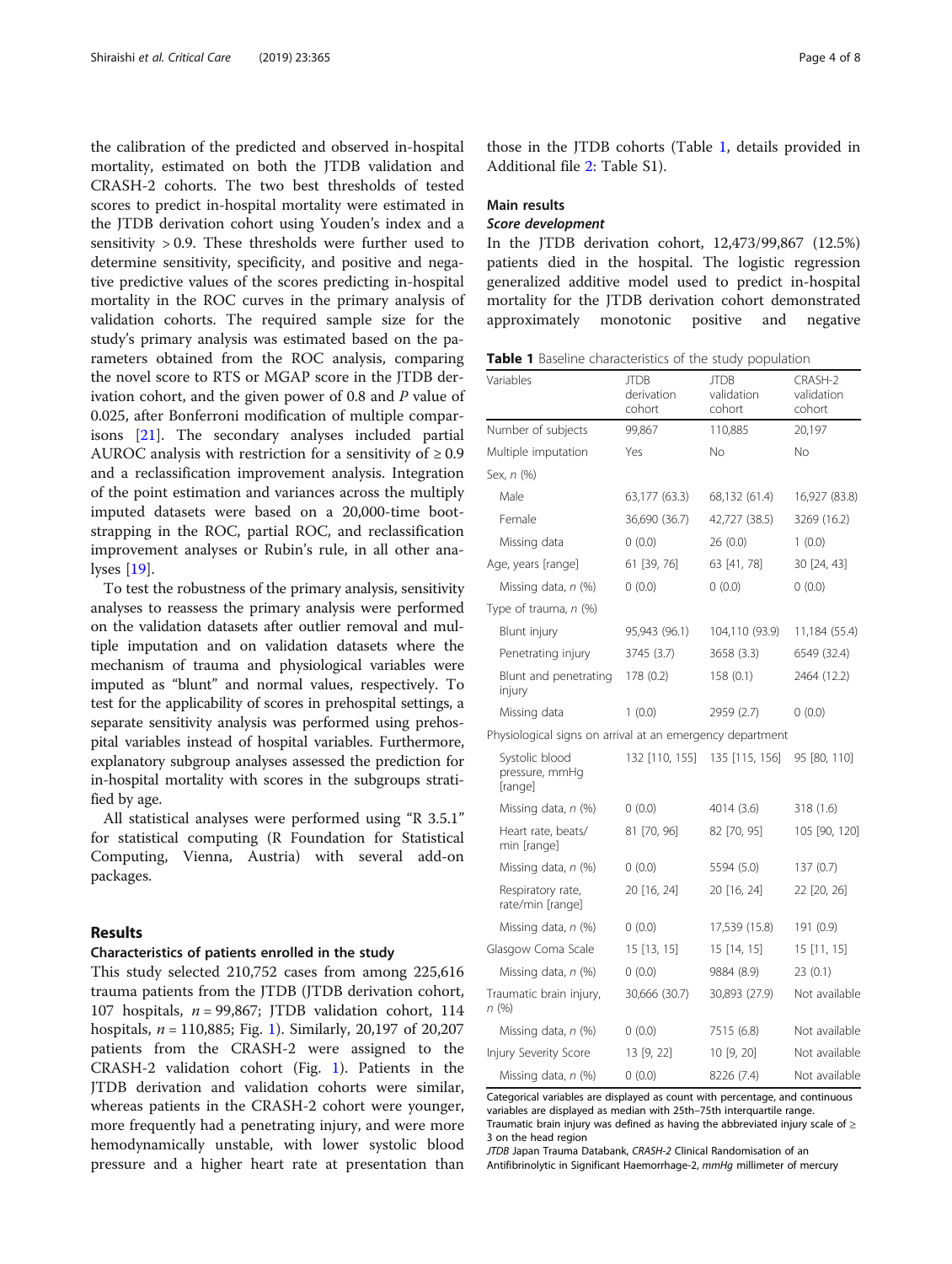correlations for age and GCS, respectively, and curvilinear U-shaped correlations with respiratory rate and systolic blood pressure (Fig. 2). Based on the logistic regression analysis to predict in-hospital mortality, after assignment of simple integers to the categorized ranges in the predictor values, we defined a novel score that summed these 4-digit integers (the Trauma Rating Index in Age, Glasgow Coma Scale, Respiratory rate and Systolic blood pressure [TRIAGES] score, Additional file [1](#page-6-0)). The TRIAGES score ranges from 0 to 14 points: 0–2 points for age, 0–6 points for GCS, 0–2 points for respiratory rate, and 0–4 points for systolic blood pressure (Table [2,](#page-5-0) Additional file [3](#page-6-0): Table S2). The required sample size for the test validation was estimated at 8237 or 13,623 for the comparison of the TRIAGES score to RTS or MGAP score, respectively.

## Score validation

In the JTDB validation and CRASH-2 cohorts, 9877/97, 428 (10.1%) and 3085/20,197 (15.3%) patients died in the hospital, respectively. From the AUROC analysis, the TRIAGES score showed the best prediction of inhospital mortality for both the JTDB validation and CRASH-2 cohorts (Table [3,](#page-6-0) Additional file [4:](#page-6-0) Figure S1). The TRIAGES score also showed the best calibration of predicted and observed in-hospital mortality in terms of the Pearson chi-square statistic estimated for both the JTDB validation and CRASH-2 cohorts (Additional file [5](#page-6-0): Figure S2). For the tested scores across the validation cohorts, sensitivity, specificity, and positive and negative predictive values at the selected thresholds were also assessed (Additional file [6:](#page-6-0) Table S3). In secondary analyses, the partial ROC analysis demonstrated that the TRIAGES score had the best partial AUROC if the given sensitivity was restricted to  $> 0.9$  (Table [3\)](#page-6-0). Another secondary analysis or a reclassification improvement analysis demonstrated that the TRIAGES score improved the reclassification, compared with both the RTS for the CRASH-2 cohort and the MGAP score for the JTDB validation and CRASH-2 cohorts (Table [3](#page-6-0)). Results of sensitivity analyses to reassess the primary analysis in multiply imputed or single-imputed-by-the-best-value datasets were consistent with those of the primary analyses (Table [3](#page-6-0)). Sensitivity analysis to assess the



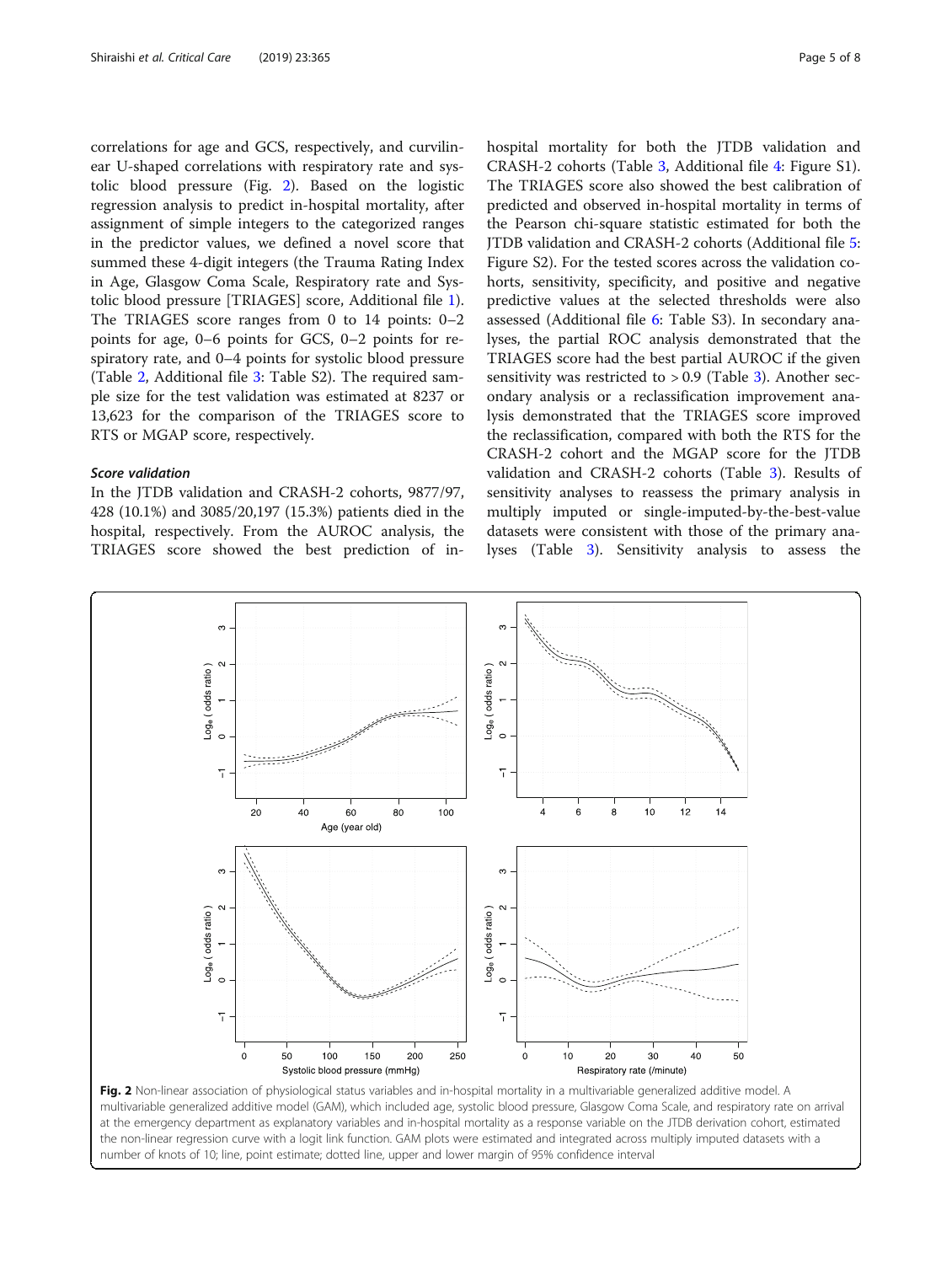<span id="page-5-0"></span>

| Table 2 Predictors at presentation associated with in-hospital |
|----------------------------------------------------------------|
| death in the Japan Trauma Databank derivation cohort           |

| Predictors              | Beta [95%Cl]                  | Variance<br>infraction<br>factor | $P$ value | Integerized<br>score point |  |
|-------------------------|-------------------------------|----------------------------------|-----------|----------------------------|--|
| Intercept               | $-5.00$ [ $-5.10$ , $-4.90$ ] |                                  | < 0.001   |                            |  |
| Age, years              |                               |                                  |           |                            |  |
| $16 - 54$               | Reference                     |                                  |           | $\mathbf 0$                |  |
| $55 - 74$               | 0.70 [0.62, 0.78]             | 1.45                             | < 0.001   | 1                          |  |
| $75+$                   | 1.13 [1.05, 1.21]             | 1.53                             | < 0.001   | $\overline{2}$             |  |
| Glasgow Coma Scale      |                               |                                  |           |                            |  |
| 3                       | 4.19 [4.07, 4.31]             | 1.82                             | < 0.001   | 6                          |  |
| $\overline{4}$          | 3.63 [3.46, 3.80]             | 1.25                             | < 0.001   | 5                          |  |
| $5 - 7$                 | 2.91 [2.80, 3.02]             | 1.64                             | < 0.001   | $\overline{4}$             |  |
| $8 - 11$                | 2.12 [2.01, 2.23]             | 1.56                             | < 0.001   | 3                          |  |
| $12 - 13$               | 1.43 [1.31, 1.55]             | 1.45                             | < 0.001   | $\overline{2}$             |  |
| 14                      | 0.86 [0.75, 0.98]             | 1.49                             | < 0.001   | 1                          |  |
| 15                      | Reference                     |                                  |           | $\mathbf 0$                |  |
| Respiratory rate, 1/min |                               |                                  |           |                            |  |
| $0 - 3$                 | 1.63 [1.42, 1.84]             | 1.42                             | < 0.001   | $\overline{2}$             |  |
| $4 - 11$                | $0.54$ [0.37, 0.71]           | 1.03                             | < 0.001   | 1                          |  |
| $12 - 27$               | Reference                     |                                  |           | 0                          |  |
| $28+$                   | 0.56 [0.48, 0.64]             | 1.07                             | < 0.001   | 1                          |  |
|                         | Systolic blood pressure, mmHg |                                  |           |                            |  |
| $0 - 49$                | 2.66 [2.52, 2.80]             | 1.37                             | < 0.001   | $\overline{4}$             |  |
| $50 - 79$               | 1.31 [1.19, 1.42]             | 1.05                             | < 0.001   | $\overline{2}$             |  |
| $80 - 99$               | 0.67 [0.56, 0.77]             | 1.05                             | < 0.001   | 1                          |  |
| 100-199                 | Reference                     |                                  |           | 0                          |  |
| $200+$                  | 0.58 [0.45, 0.71]             | 1.03                             | < 0.001   | 1                          |  |

Continuous predictor variables are categorized based on the regression coefficient (beta) estimated using logistic regression analysis. Integerized score points were assigned as every 0.67 of the magnitude of beta 95%CI 95% confidence interval, mmHg millimeter of mercury

prediction of the outcome using prehospital variables was also consistent with that of the primary analysis (Table [3\)](#page-6-0). In the explanatory subgroup analyses stratified by age groups, the prognostic accuracy of the tested scores was relatively worse in elderly patients in the JTDB validation cohort (Additional file [7:](#page-6-0) Table S4). This association was most obvious for RTS.

## **Discussion**

Our novel trauma score is easy to calculate and improves the predictive accuracy compared with the RTS and MGAP scores, based on AUROC analyses, partial AUROC analysis, and reclassification improvement analysis, for both the JTDB validation cohort and CRASH-2 cohort.

The Trauma Injury Severity Score (TRISS) and Revised Injury Severity Classification version II (RISC-II) integrate the early information and delayed information from radiological images and/or laboratory tests to achieve the most accurate prognostication [\[22](#page-7-0), [23](#page-7-0)]. However, the collection of late information requires considerable delays during this critical period for trauma patients. Furthermore, late information regarding radiological images usually involves a CT scan; therefore, a combined trauma score is often missed or miscalculated if a CT scan lacks. Trauma scores in the early trauma care are calculated based on the patients' age, mechanisms of injury, and physiological status, for which information is easily collected during early trauma care and within minutes after initial patient contact with fewer missing [\[5](#page-7-0)–[7,](#page-7-0) [9](#page-7-0)]. This facilitates the use of the score by healthcare professionals and is expected to be useful for triage in disasters, mass casualty incidents, and military settings [[4\]](#page-7-0). In addition, the ease of calculating the score is an indispensable feature of a trauma score [[10,](#page-7-0) [12](#page-7-0)]. Calculation of complex equations using weighted coefficients generally requires electrical devices that narrow the applicability to various situations. In contrast, simplifying the score design may potentially reduce the accuracy of outcome prediction.

The RTS is not easy to use at the bedside or in a prehospital setting because of its difficult categorization and relative complexity [\[5,](#page-7-0) [6\]](#page-7-0). Categorization of the parameters to compute the RTS requires discrimination between 0 and 1–49 mmHg for systolic blood pressure and between 0 and 1–5 breaths/min for respiratory rate which can be difficult to complete at the bedside within a period of seconds. Moreover, many modern prediction scores no longer use weighting coefficients with a decimal point, as they can complicate score computation in the absence of technological assistance. The TRIAGES and MGAP scores both avoid the discrimination of systolic blood pressure and respiratory rate values close to 0 and the use of weighting coefficients with a decimal point.

Generally, in trauma care, trauma scores can be adjusted for trauma severity for outcome research and international or institutional benchmarking [[2](#page-7-0)]. Improving the accuracy and usability of trauma scores could also improve the quality of observational studies. In specific situations, such as disaster medicine or military medicine, a good trauma triage tool should allow the extraction of patients with less severe trauma, who need urgent treatment, as well as dying trauma patients, who no longer require treatment. Fulfilling these requirements can help develop a good triage trauma score, capable of extracting the smaller portion of the target population whose prognosis is modifiable, thereby saving medical resources.

The current study has several limitations. First, the use of a trauma database consisting of retrospectively recruited, non-consecutive trauma patients (JTDB) is not ideal for developing a prediction model. Second, the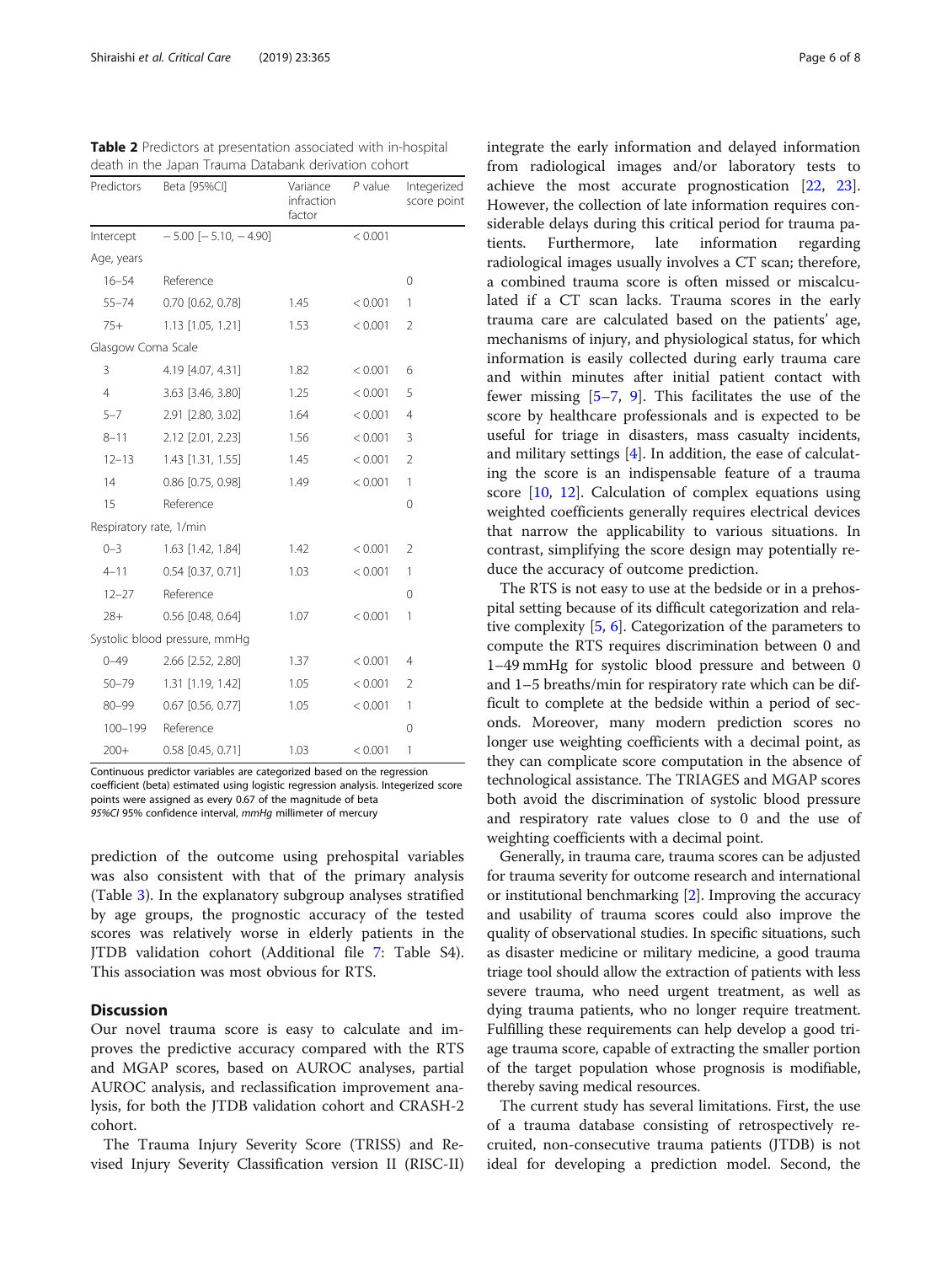<span id="page-6-0"></span>**Table 3** Comparisons of prognostic accuracy and reclassification improvement based on tested scores

| Analyses                                           | Metrics of score performance |            | Bootstrap comparisons |                          |         |                                 |         |  |
|----------------------------------------------------|------------------------------|------------|-----------------------|--------------------------|---------|---------------------------------|---------|--|
|                                                    | <b>TRIAGES</b><br>score      | <b>RTS</b> | <b>MGAP</b>           | TRIAGES score versus RTS |         | TRIAGES score versus MGAP score |         |  |
|                                                    |                              |            | score                 | Difference [95%CI]       | P       | Difference [95%CI]              | P       |  |
| Primary analysis                                   |                              |            |                       |                          |         |                                 |         |  |
| Area under curve                                   |                              |            |                       |                          |         |                                 |         |  |
| JTDB validation cohort ( $n = 76,762$ )            | 0.932                        | 0.907      | 0.918                 | 0.025 [0.023, 0.028]     | < 0.001 | 0.014 [0.012, 0.016]            | < 0.001 |  |
| CRASH-2 cohort ( $n = 19,740$ )                    | 0.814                        | 0.808      | 0.774                 | 0.006 [0.001, 0.011]     | 0.010   | 0.040 [0.033, 0.047]            | < 0.001 |  |
| Sensitivity analyses for the primary analysis      |                              |            |                       |                          |         |                                 |         |  |
| Area under curve                                   |                              |            |                       |                          |         |                                 |         |  |
| Multiple imputation                                |                              |            |                       |                          |         |                                 |         |  |
| JTDB validation cohort ( $n = 110,884$ )           | 0.917                        | 0.894      | 0.902                 | 0.023 [0.020, 0.025]     | < 0.001 | 0.015 [0.013, 0.017]            | < 0.001 |  |
| CRASH-2 cohort ( $n = 20,197$ )                    | 0.816                        | 0.810      | 0.776                 | 0.006 [0.002, 0.011]     | 0.006   | 0.040 [0.034, 0.046]            | < 0.001 |  |
| Single imputation by the best value                |                              |            |                       |                          |         |                                 |         |  |
| JTDB validation cohort ( $n = 97,248$ )            | 0.911                        | 0.889      | 0.899                 | 0.022 [0.019, 0.024]     | < 0.001 | 0.012 [0.009, 0.014]            | < 0.001 |  |
| CRASH-2 cohort $(n = 20,197)$                      | 0.813                        | 0.806      | 0.776                 | 0.006 [0.002, 0.011]     | 0.006   | 0.037 [0.031, 0.043]            | < 0.001 |  |
| Prehospital variables                              |                              |            |                       |                          |         |                                 |         |  |
| JTDB validation cohort ( $n = 110,885$ )           | 0.858                        | 0.786      | 0.833                 | 0.072 [0.066, 0.078]     | < 0.001 | 0.025 [0.021, 0.030]            | < 0.001 |  |
| Secondary analyses                                 |                              |            |                       |                          |         |                                 |         |  |
| Partial area under curve (sensitivity $\geq 0.9$ ) |                              |            |                       |                          |         |                                 |         |  |
| JTDB validation cohort ( $n = 110,885$ )           | 0.764                        | 0.652      | 0.722                 | 0.112 [0.102, 0.121]     | < 0.001 | 0.042 [0.033, 0.050]            | < 0.001 |  |
| CRASH-2 cohort ( $n = 20,197$ )                    | 0.629                        | 0.592      | 0.560                 | 0.037 [0.026, 0.048]     | < 0.001 | 0.069 [0.057, 0.081]            | < 0.001 |  |
| Net reclassification improvement                   |                              |            |                       |                          |         |                                 |         |  |
| JTDB validation cohort ( $n = 110,885$ )           |                              |            |                       | 0.465 [0.441, 0.489]     | < 0.001 | 0.422 [0.396, 0.447]            | < 0.001 |  |
| CRASH-2 cohort ( $n = 20,197$ )                    |                              |            |                       | 0.230 [0.177, 0.312]     | 0.004   | 0.239 [0.176, 0.318]            | < 0.001 |  |

Point estimation with 95%CI and P values of the metrics of score performance were computed by bootstrap estimation repeated 20,000 times (800 times per each dataset if bootstrapping was performed on multiply imputed datasets)

TRIAGES Trauma Rating Index in Age, Glasgow Coma Scale, Respiratory rate and Systolic blood pressure; RTS Revised Trauma Score; MGAP Mechanism, Glasgow Coma Scale, Age, and Arterial Pressure; 95%CI 95% confidence interval; JTDB Japan Trauma Databank; CRASH-2 Clinical Randomisation of an Antifibrinolytic in Significant Haemorrhage-2

advantages of the TRIAGES score including simplicity and good prognostic accuracy are theoretically suitable in disaster or military settings, however not tested in the present study. Third, the use of in-hospital mortality as the study outcome is not appropriate for predicting long-term mortality in trauma patients. Fourth, the CRASH-2 dataset, which consists of participants outside of Japan, acted as an external validation dataset for this model to test the external validity of the trauma scores. However, CRASH-2 was a randomized controlled trial involving hemodynamically unstable trauma patients; therefore, the study did not include patients with critical or less-severe trauma. To account for the drawback of the CRASH-2 cohort as an external validation cohort, we also used a JTDB validation cohort.

## Conclusions

A novel trauma score that is easy to calculate and that improves prognostication was developed and validated.

#### Supplementary information

Supplementary information accompanies this paper at [https://doi.org/10.](https://doi.org/10.1186/s13054-019-2636-x) [1186/s13054-019-2636-x](https://doi.org/10.1186/s13054-019-2636-x).

Additional file 1. Detailed methods partitioning numeric data into integerized score points.

Additional file 2: Table S1. Study variables included in outlier removal and multiple imputation.

Additional file 3: Table S2. Partitioning with assigned score values of physiological parameters included in the tested trauma scores.

Additional file 4: Figure S1. Comparison of prognostic accuracies for in-hospital mortality in the studied trauma scores.

Additional file 5: Figure S2. Calibration plots of the studied trauma scores.

Additional file 6: Table S3. Comparisons of diagnostic indices across the validation cohorts.

Additional file 7: Table S4. Comparison of diagnostic accuracy of the tested scores stratified by age.

#### Abbreviations

AIS: Abbreviated Injury Scale; AUROC: Area under the curve in receiver operating characteristics; CRASH-2: Clinical Randomisation of an Antifibrinolytic in Significant Haemorrhage-2; CT: Computed tomography;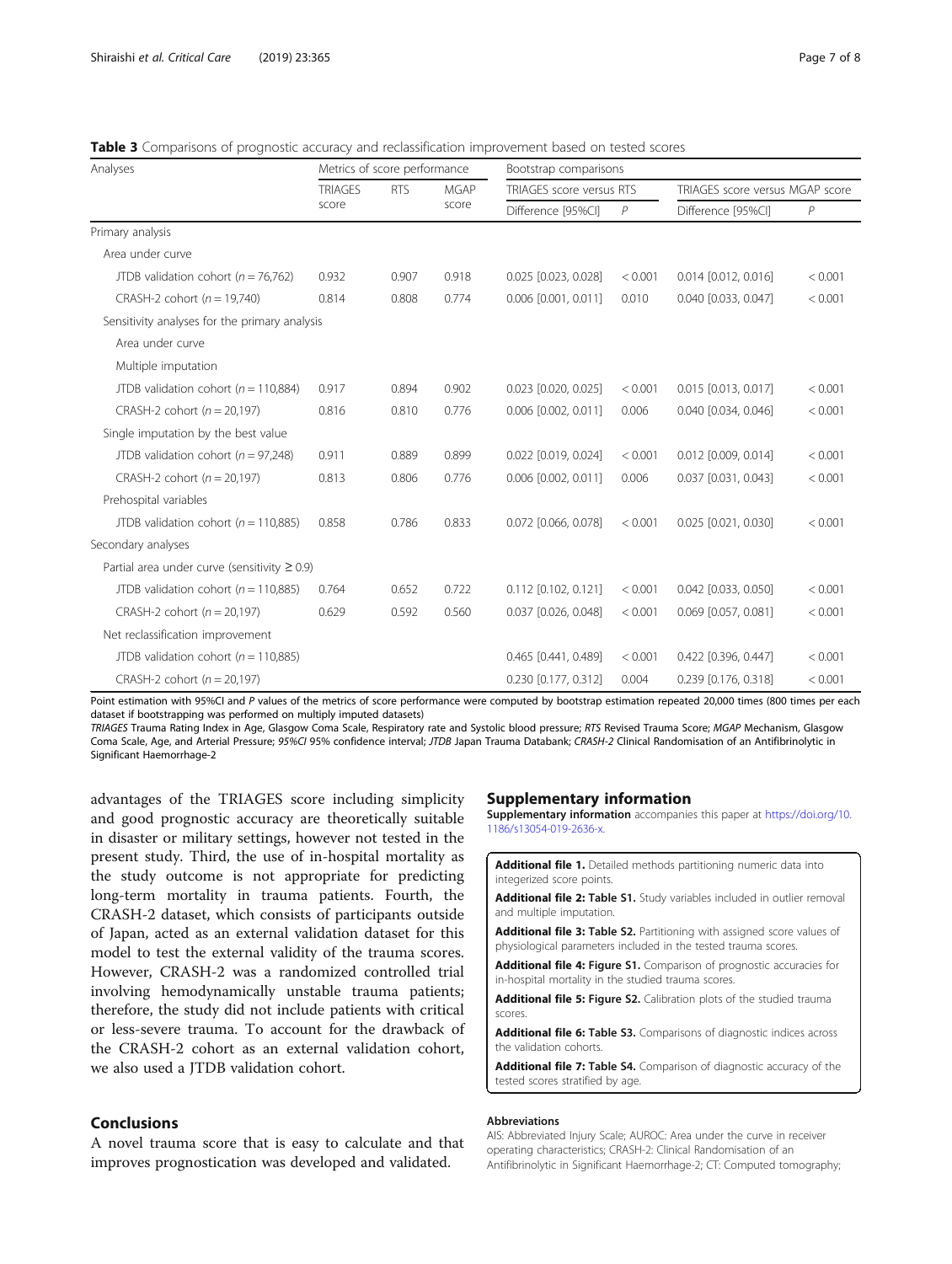<span id="page-7-0"></span>ER: Emergency room; GCS: Glasgow Coma Scale; ISS: Injury Severity Score; JTDB: Japan Trauma Databank; MGAP: Mechanism, Glasgow Coma Scale, Age, and Arterial Pressure; MICE: Multiple imputation by chained equation; RISC-II: Revised Injury Severity Classification version II; ROC: Receiver operating characteristics; RTS: Revised Trauma Score; TRIAGES: Trauma Rating Index in Age, Glasgow Coma Scale, Respiratory rate and Systolic blood pressure; TRISS: Trauma Injury Severity Score

#### Acknowledgements

The authors acknowledge the support of all the trauma physicians in JTDB participating hospitals.

#### Authors' contributions

AS did the conception and design of the work, literature research, data analysis and interpretation, and drafting of the article. YO contributed to the conception and design of the work, data interpretation, and critical revision of the article. SY contributed to the literature research, data interpretation, and critical revision of the article. KM contributed to the data interpretation and critical revision of the article. IR and HM contributed to the data analysis and interpretation and critical revision of the article. All authors read and approved the final manuscript.

#### Funding

This work was supported in part by the Japan Society for the Promotion of Science (#24592731). Dr. Shiraishi received funding from the Japan Society for the Promotion of Science. Dr. Matsui's institution received funding from grants from the Ministry of Education, Culture, Sports, Science and Technology, Japan 17H04141 and 17H05077.

#### Availability of data and materials

The datasets used and/or analyzed during the current study are available from the corresponding author on reasonable request.

#### Ethics approval and consent to participate

The current study was approved by the medical ethics committee of the Tokyo Medical and Dental University (reference number 2192).

#### Consent for publication

Not applicable.

#### Competing interests

The authors declare that they have no competing interests.

#### Author details

<sup>1</sup> Emergency and Trauma Center, Kameda Medical Center, 929, Higashicho, Kamogawa, Chiba 296-8602, Japan. <sup>2</sup>Trauma and Acute Critical Care Center, Tokyo Medical and Dental University Hospital of Medicine, 1-5-45, Yushima, Bunkyo-ku, Tokyo 113-8510, Japan. <sup>3</sup>Clinical Trials Unit, London School of Hygiene & Tropical Medicine, Keppel Street, London WC1E 7HT, UK. <sup>4</sup>Department of Clinical Epidemiology and Health Economics, School of Public Health, The University of Tokyo, 7-3-1, Hongo, Bunkyo-ku, Tokyo 113-8655, Japan. <sup>5</sup>Clinical Research Support Office, Kameda Medical Center, Kamogawa, Chiba 296-8602, Japan.

# Received: 19 June 2019 Accepted: 2 October 2019<br>Published online: 21 November 2019

#### References

- Laupacis A, Sekar N, Stiell IG. Clinical prediction rules. A review and suggested modifications of methodological standards. JAMA. 1997;277:488– 94. <https://doi.org/10.1001/jama.1997.03540300056034>.
- 2. Champion H, Moore L, Vickers RR. Injury severity scoring and outcomes research. In: Moore EE, Feliciano DV, Mattox KL, editors. Trauma, 8. New York: McGraw-Hill; 2017. pp. 71–95.
- 3. Vincent JL, Opal SM, Marshall JC. Ten reasons why we should NOT use severity scores as entry criteria for clinical trials or in our treatment decisions. Crit Care Med. 2010;38:283–7. [https://doi.org/10.1097/CCM.](https://doi.org/10.1097/CCM.0b013e3181b785a2) [0b013e3181b785a2.](https://doi.org/10.1097/CCM.0b013e3181b785a2)
- 4. Jenkins JL, McCarthy ML, Sauer LM, Green GB, Stuart S, Thomas TL, et al. Mass-casualty triage: time for an evidence-based approach. Prehosp Disaster Med. 2008;23:3–8. [https://doi.org/10.1017/S1049023X00005471.](https://doi.org/10.1017/S1049023X00005471)
- 5. Champion HR, Sacco WJ, Carnazzo AJ, Copes W, Fouty WJ. Trauma score. Crit Care Med. 1981;9:672–6.
- 6. Champion HR, Sacco WJ, Copes WS, Gann DS, Gennarelli TA, Flanagan ME. A revision of the trauma score. J Trauma. 1989;29:623–9.
- 7. Sartorius D, Le Manach Y, David JS, Rancurel E, Smail N, Thicoipe M, et al. Mechanism, Glasgow Coma Scale, Age, and Arterial Pressure (MGAP): a new simple prehospital triage score to predict mortality in trauma patients. Crit Care Med. 2010;38:831–7. <https://doi.org/10.1097/CCM.0b013e3181cc4a67>.
- 8. Kuhls DA, Malone DL, McCarter RJ, Napolitano LM. Predictors of mortality in adult trauma patients: the Physiologic Trauma Score is equivalent to the Trauma and Injury Severity Score. J Am Coll Surg. 2002;194:695–704. [https://](https://doi.org/10.1016/S1072-7515(02)01211-5) [doi.org/10.1016/S1072-7515\(02\)01211-5](https://doi.org/10.1016/S1072-7515(02)01211-5).
- 9. Kondo Y, Abe T, Kohshi K, Tokuda Y, Cook EF, Kukita I. Revised trauma scoring system to predict in-hospital mortality in the emergency department: Glasgow Coma Scale, Age, and Systolic Blood Pressure score. Crit Care. 2011;15:R191. <https://doi.org/10.1186/cc10348>.
- 10. Gabbe BJ, Cameron PA, Finch CF. Is the Revised Trauma Score still useful? ANZ J Surg. 2003;73:944–8. <https://doi.org/10.1046/j.1445-1433.2003.02833.x>.
- 11. Moore L, Lavoie A, LeSage N, Abdous B, Bergeron E, Liberman M, et al. Statistical validation of the Revised Trauma Score. J Trauma. 2006;60:305–11. <https://doi.org/10.1097/01.ta.0000200840.89685.b0>.
- 12. Sasser SM, Hunt RC, Faul M, Sugerman D, Pearson WS, Dulski T, et al. Guidelines for field triage of injured patients: recommendations of the National Expert Panel on Field Triage. MMWR Recomm Rev. 2009;58:1–35.
- 13. Collins GS, Reitsma JB, Altman DG, Moons KG. Transparent reporting of a multivariable prediction model for individual prognosis or diagnosis (TRIPOD): the TRIPOD statement. BMJ. 2015;350:g7594. [https://doi.org/10.](https://doi.org/10.1136/bmj.g7594) [1136/bmj.g7594.](https://doi.org/10.1136/bmj.g7594)
- 14. Japan Trauma Care and Research. Japan Trauma Data Bank Report 2016 (2010–2015). [https://www.jtcr-jatec.org/traumabank/dataroom/data/JTDB2](https://www.jtcr-jatec.org/traumabank/dataroom/data/JTDB2016e.pdf) [016e.pdf](https://www.jtcr-jatec.org/traumabank/dataroom/data/JTDB2016e.pdf). Accessed 16 Oct 2017.
- 15. CRASH-2 trial collaborators, Shakur H, Roberts I, Bautista R, Caballero J, Coats T, et al. Effects of tranexamic acid on death, vascular occlusive events, and blood transfusion in trauma patients with significant haemorrhage (CRASH-2): a randomised, placebo-controlled trial. Lancet. 2010;376:23–32. [https://](https://doi.org/10.1016/S0140-6736(10)60835-5) [doi.org/10.1016/S0140-6736\(10\)60835-5](https://doi.org/10.1016/S0140-6736(10)60835-5).
- 16. CRASH-2 collaborators, Roberts I, Shakur H, Afolabi A, Brohi K, Coats T, et al. The importance of early treatment with tranexamic acid in bleeding trauma patients: an exploratory analysis of the CRASH-2 randomised controlled trial. Lancet. 2011;377:1096–101. [https://doi.org/10.1016/S0140-6736\(11\)60278-X](https://doi.org/10.1016/S0140-6736(11)60278-X).
- 17. Tohira H, Jacobs I, Mountain D, Gibson N, Yeo A. International comparison of regional trauma registries. Injury. 2012;43:1924–30. [https://doi.org/10.](https://doi.org/10.1016/j.injury.2012.08.024) [1016/j.injury.2012.08.024](https://doi.org/10.1016/j.injury.2012.08.024).
- 18. Venables WN, Ripley BD. Modern applied statistics with S. 4th ed. New York: Springer: 2002
- 19. Rubin DB. Multiple imputation for nonresponse in surveys. New York: Wiley; 2004.
- 20. Wood SN. Fast stable restricted maximum likelihood and marginal likelihood estimation of semiparametric generalized linear models. J Royal Stat Soc B. 2011;73:3–36. <https://doi.org/10.1111/j.1467-9868.2010.00749.x>.
- 21. Obuchowski NA, McClish DK. Sample size determination for diagnostic accuracy studies involving binormal ROC curve indices. Stat Med. 1997;16: 1529–42. [https://doi.org/10.1002/\(SICI\)1097-0258\(19970715\)16:13<1529::AID-](https://doi.org/10.1002/(SICI)1097-0258(19970715)16:13<1529::AID-SIM565>3.0.CO;2-H)[SIM565>3.0.CO;2-H](https://doi.org/10.1002/(SICI)1097-0258(19970715)16:13<1529::AID-SIM565>3.0.CO;2-H).
- 22. Boyd CR, Tolson MA, Copes WS. Evaluating trauma care: the TRISS method. Trauma Score and the Injury Severity Score. J Trauma. 1987;27:370–8.
- 23. Lefering R, Huber-Wagner S, Nienaber U, Maegele M, Bouillon B. Update of the trauma risk adjustment model of the Trauma Register DGU™: the Revised Injury Severity Classification, version II. Crit Care. 2014;18:476. <https://doi.org/10.1186/s13054-014-0476-2>.

## Publisher's Note

Springer Nature remains neutral with regard to jurisdictional claims in published maps and institutional affiliations.